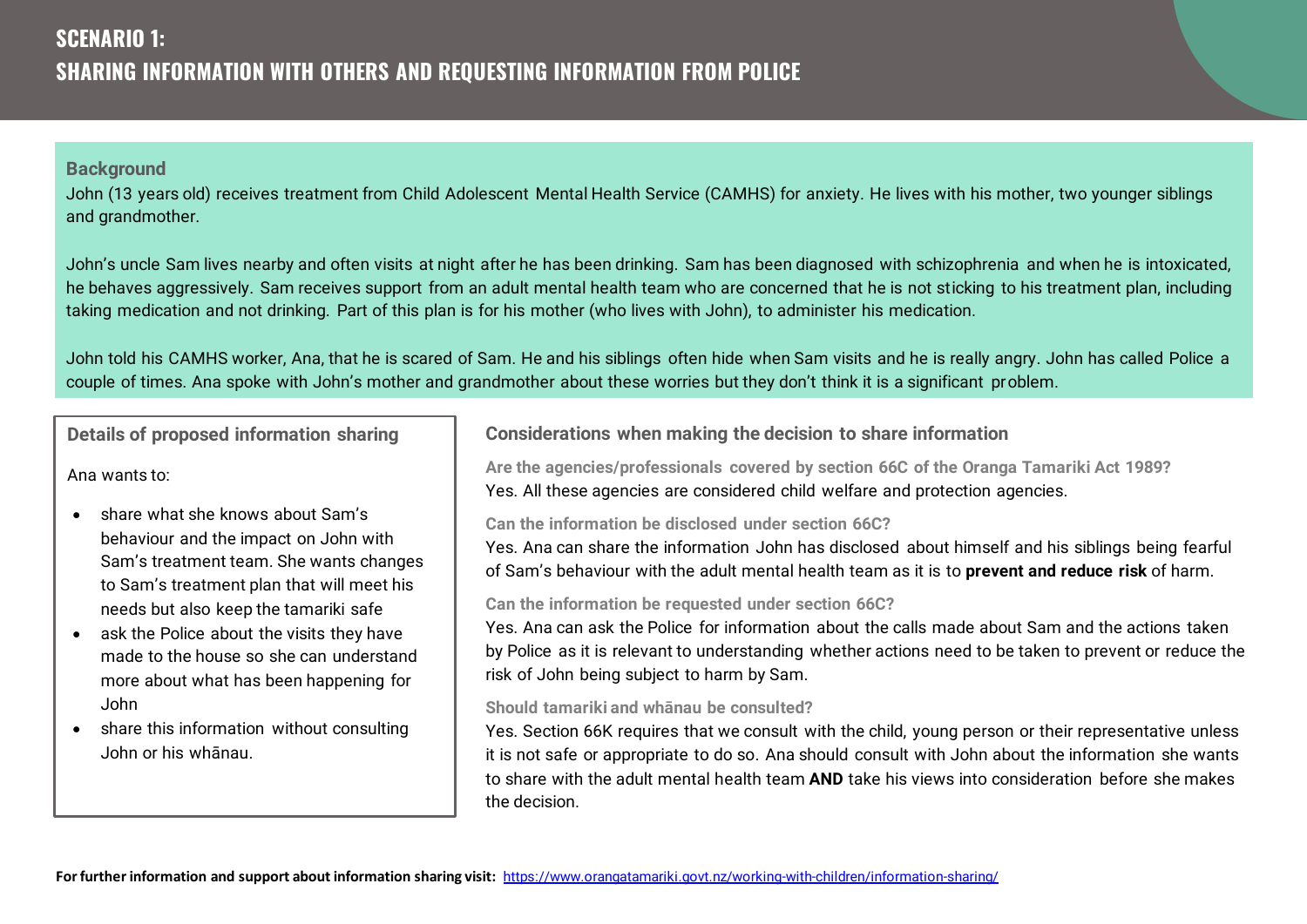Tania is applying for day to day care of her three grandchildren (Abby 15, Felix 10 and Jayden 8) under the Care of Children Act 2004. She started caring for them after she was contacted by Oranga Tamariki when their mother, Sandra, was admitted to hospital for a drug overdose.

Dianne is a family breakdown assessor from Barnardos. She is doing an assessment to check for family breakdown as part of the process for Unsupported Child's Benefit. During a conversation, Abby (aged 15) told her about what life with their mother was like including often being hungry, her mother's current boyfriend being scary, and the tamariki staying away from him when he visited the house.

When Dianne contacted Abby's mother, Sandra, she denied any involvement with Oranga Tamariki. She also said that her tamariki will be returning to her soon.

# **Details of proposed information sharing**

Dianne wants to:

- ask Oranga Tamariki why the decision was made to place the tamariki with their grandmother and what are the long-term plans so she can complete her assessment
- share with Oranga Tamariki what Abby said about living at home.

**IF YOU ARE WORRIED ABOUT THE SAFETY OR WELLBEING OF A CHILD OR YOUNG PERSON CALL 0508 326 459. IN AN EMERGENCY CALL 111**

# **Considerations when making the decision to share information**

**Are the agencies/professionals covered by section 66C of the Oranga Tamariki Act 1989?**  Yes. Barnardos and Oranga Tamariki are both child welfare and protection agencies. As an employee of Barnardos, Dianne is covered by the information sharing provisions.

#### **Can the information be disclosed under section 66C?**

Yes. Dianne can share information at any time with Oranga Tamariki if she is concerned about the safety of the tamariki and wants to **prevent and reduce risk** of future harm.

#### **Can the information be requested under section 66C?**

Yes. Dianne can ask for the information that she needs from Oranga Tamariki to complete her assessment of risk as this supports the wellbeing of Abby, Felix and Jayden.

#### **Should tamariki and whānau be consulted?**

Section 66K requires Dianne to talk to Abby before sharing this information to take into consideration Abby's views, unless it's not safe or appropriate. Dianna did talk to Abby, who was happy for Oranga Tamariki to be told and also asked Diana to tell her youth mentor.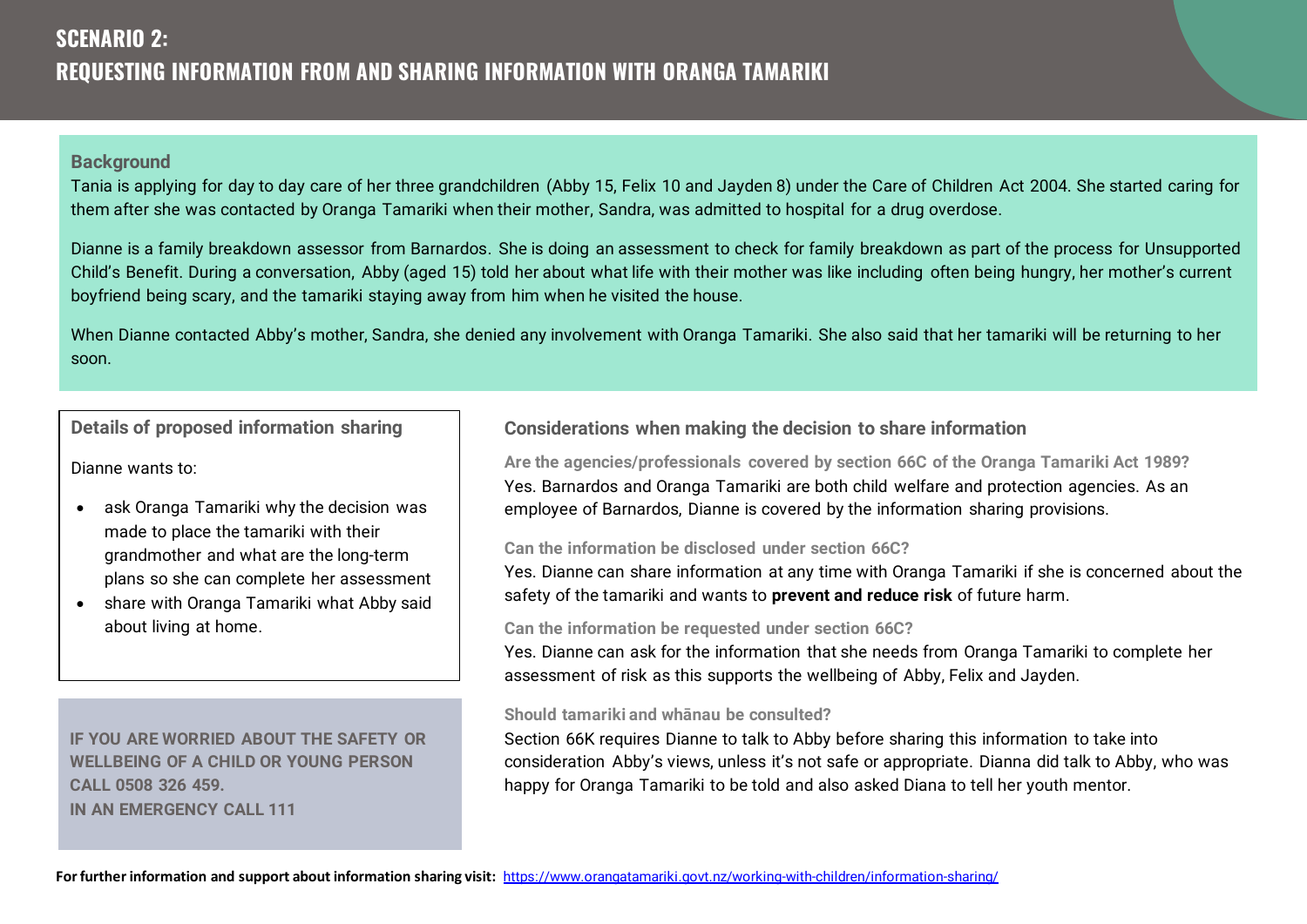# **SCENARIO 3: SHARING INFORMATION WITH OTHER SERVICE PROVIDERS**

## **Background**

Wiremu is a social worker at Oranga Tamariki. He is doing an assessment with Casey (4), Katherine (3) and Michele (2) who live with their mother and father. The whānau came to the attention of Oranga Tamariki after a Police callout to a verbal argument between the parents over money and childcare. During his assessment Wiremu has found that:

- the tamariki are all enrolled in Early Childhood Education
- one child has a medical condition and the whānau is finding this difficult to understand and manage the complexities that come with it
- the childcare provider is unaware of the medical condition
- an NGO has recently become involved to provide respite and support to the family
- the father is attending counselling in relation to stress.

Wiremu is coming to the end of his assessment and doesn't believe the tamariki are in need of care or protection, but believes they need on-going help and support. He would like to share his assessment with the people involved in supporting the whanau to assist them in meeting the children's needs.

**Details of proposed information sharing** 

Wiremu wants to:

• share his assessment with the people working with this whānau to assist their ongoing support work.

**IF YOU ARE WORRIED ABOUT THE SAFETY OR WELLBEING OF A CHILD OR YOUNG PERSON CALL 0508 326 459. IN AN EMERGENCY CALL 111**

**Considerations when making the decision to share information**

**Are the agencies/professionals covered by section 66C of the Oranga Tamariki Act 1989?**  Oranga Tamariki, the childcare centre and the NGO are all child welfare and protection agencies so Wiremu can share his assessment with them. Wiremu needs to check if the counsellor is an independent person or a member of a child welfare and protection agency. If not, section 66C cannot be used to disclose information to the counsellor.

## **Can the information be disclosed under section 66C?**

Yes. Wiremu can share information about the tamariki and parents with those working with the whānau under section 66C because it directly relates to wellbeing and is intended to **prevent and reduce risk** of harm. He will need to use professional judgement to determine what information is relevant to share and who to share with.

## **Should tamariki and whānau be consulted?**

Yes. Wiremu should consult with the parents in relation to the assessment findings and his plan to disclose this information. Under section 66K Wiremu must also consult with the tamariki, or a representative, where safe or appropriate about the details of information he wants to share and take their views into account.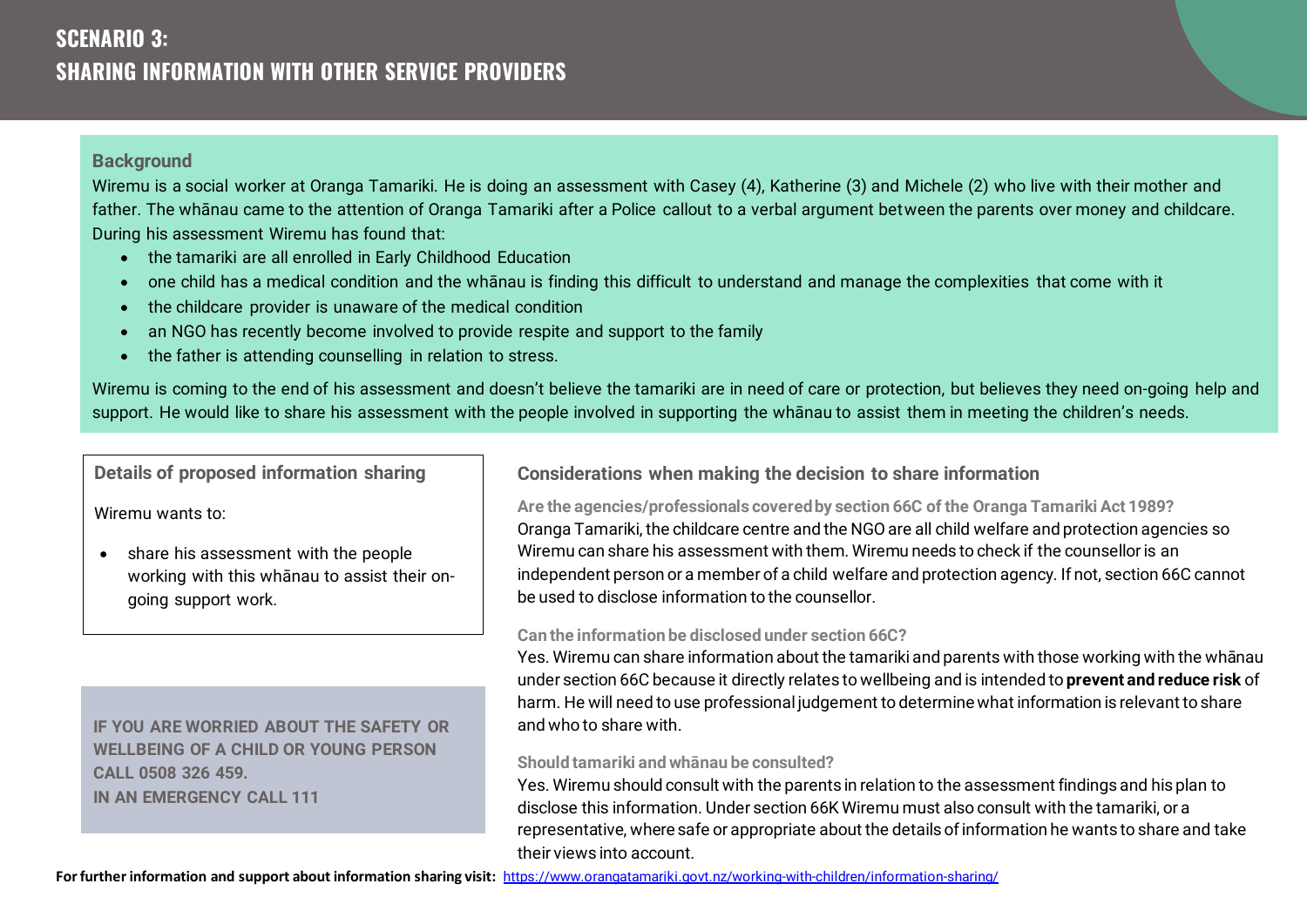Fiona, a primary school principal has made a report of concern to Oranga Tamariki. She is worried about Zach (7) who often looks upset and scared at the end of the day and would rather be at school than at home. He also gets angry with other tamariki when they don't do what he wants, hitting and screaming at them.

The school has talked to Zach's parents, but they didn't acknowledge any problems.

Fiona was worried that Zach was seeing violence at home and the parents don't consider the impact it has on his wellbeing.

The school hasn't heard back from Oranga Tamariki about the report of concern they made three weeks ago.

**Details of proposed information sharing** 

Fiona wants to:

• contact Oranga Tamariki and find out what is happening so the school can make decisions on how to help Zach.

# **Considerations when making the decision to share information**

**Are the agencies/professionals covered by section 66C of the Oranga Tamariki Act 1989?**  Yes. The school and Oranga Tamariki are both child welfare and protection agencies.

#### **Can the information be requested under section 66C?**

Yes. Fiona could request this information using section 66C. However, this is not necessary, as Fiona was the person who made the report of concern. Under section 17 of the Oranga Tamariki Act she is entitled to be advised whether the report has been investigated and if so whether any further action has been taken.

#### **Should tamariki and whānau be consulted?**

No. Fiona is not required to consult with Zach or his parents before requesting this information. As the person who made the report of concern, Fiona can request an update.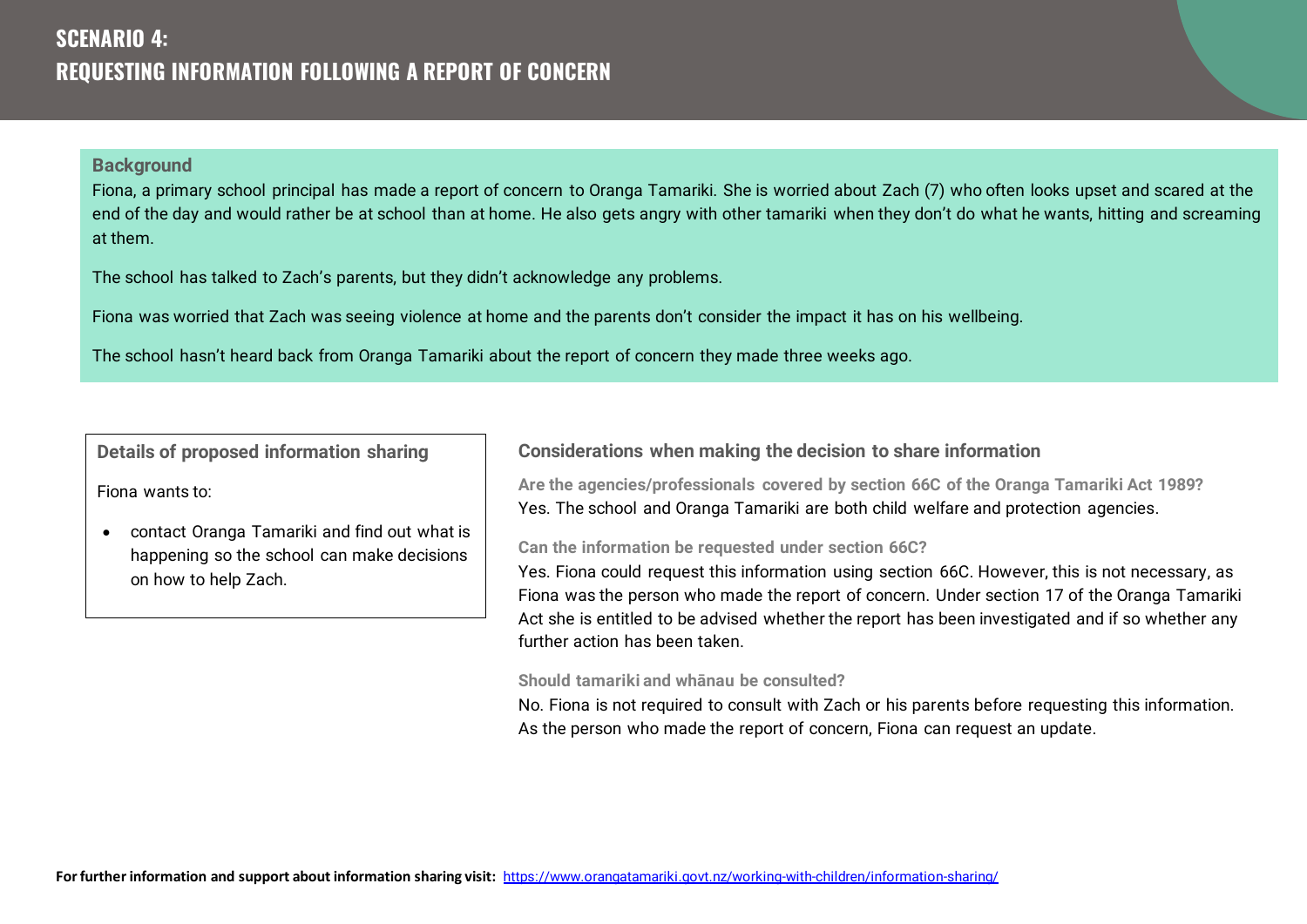# **SCENARIO 5: REQUESTING INFORMATION FOLLOWING A REPORT OF CONCERN**

#### **Background**

Kiri and her two tamariki have been admitted to a safe house as Kiri's partner (a well-respected member of the community) has been abusing her and it is affecting the children.

Kiri has historically had mental health and addiction issues. Her partner has told her he will use these issues against her in court to gain custody of the tamariki if she causes trouble.

Kiri's neighbour has made a report of concern and Oranga Tamariki are now investigating. Oranga Tamariki has approached the NGO that runs the safe house to determine immediate safety of the tamariki.

The NGO is concerned about sharing Kiri's information due to her partner's status in their provincial town. Kiri has also sai d that unless the workers can maintain her confidentiality, she will return to her partner as she cannot manage the psychological battle.

# **Details of proposed information sharing**

Oranga Tamariki wants to:

• request information from the NGO to assist with their investigation into the issues raised in the report of concern. Specifically, Kiri's current presentation and parenting ability, the NGO's previous involvement, details that led to Kiri being in the safe house, presentation of Kiri's tamariki, other agencies involved and any further information they may hold that is relevant to the ongoing care and safety of the tamariki.

Oranga Tamariki can request the information under section 66 or section 66C.

**IF YOU ARE WORRIED ABOUT THE SAFETY OR WELLBEING OF A CHILD OR YOUNG PERSON CALL 0508 326 459. IN AN EMERGENCY CALL 111**

## **Considerations when making the decision to share information**

**Are the agencies/professionals covered by section 66C of the Oranga Tamariki Act 1989?**  The NGO and Oranga Tamariki are both child welfare and protection agencies.

**Can the information be disclosed under section 66C?** Yes. The information relates directly to the safety and wellbeing of Kiri's tamariki.

#### **Should tamariki and whānau be consulted?**

Given the provincial location and prominence of Kiri's husband, Kiri should be consulted in relation to the impact that any relevant information released would have on her and her tamariki. The tamariki should also be consulted in relation to the information sharing and prior involvement with the NGO.

A section 66C request would allow the agency to choose what information they share and this could allow Kiri to feel more in control of what is shared.

Alternatively, the 66 request would require all relevant information to be shared.

Information may also be able to be requested, and disclosed, under section 20 of the Family Violence Act 2018.